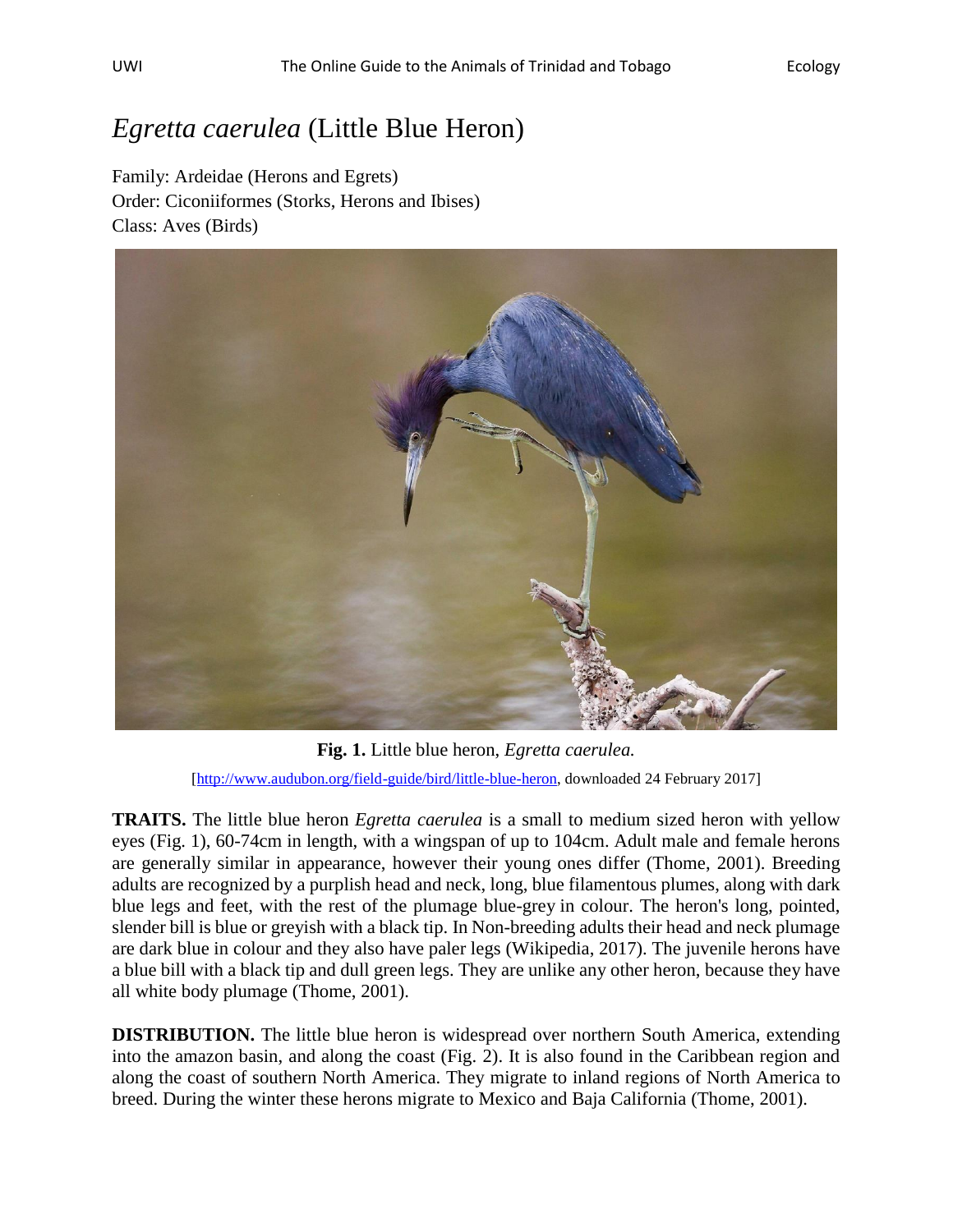**HABITAT AND ACTIVITY.** These herons usually prefer habitats of freshwater such as swamps, lakes, ponds, marshes and lagoons, but can also occupy dry and flooded grasslands, or marine coastlines in the Caribbean. They commonly nest in colonies with other herons, and can be seen on platforms of shrubs, sticks or small trees in standing water or upland sites. During the winter, these birds migrate to mangroves, lagoons, salt ponds, mudflats, and savannas (All About Birds, 2016).

**FOOD AND FEEDING.** These carnivorous birds mainly feed on fish and crustaceans such as fiddler crabs, crayfish and shrimp. Types of fish preyed upon vary by region, and can include killifish, darters, anchovies, gobies and others (All About Birds, 2016). Supplementary to this, they also consume a variety of amphibians, aquatic insects, spiders, dragonflies and other invertebrates. In droughts or dry habitats they adapt to grassland insects, such as beetles, grasshoppers and crickets. The little blue heron's long legs allows it to wade through water, foraging methodically, in a slow walking motion or standing still awaiting its prey (Fig. 3). Sometimes, they rake the floor with their feet to distract targets into movement, and stretch their long necks to peer into the water, finally using their long beaks to jab and eat the prey (Thome, 2001).

**POPULATION ECOLOGY.** Little blue herons generally forage with other species and are gregarious breeders. They nest in small or large multispecies colonies alongside tricoloured herons, ibises, brown pelicans and other water birds (All About Birds, 2016). *Egretta caerulea*  hunt as loners and may chase and attack other members, including their own species in defense of food or nesting territory. These birds can live approximately 7 years in their natural habitat, the greatest longevity obtained by a marked bird was 13 years and 11 months (Nellis, 2001).

**REPRODUCTION.** *Egretta caerulea* can lay 1-6 eggs, but on average 4-5 eggs are laid, usually around March/April. The laying of these pale blue-green eggs takes approximately 5-8 days, because one egg is laid every other day (Fig. 4). Incubation is done by both sexes until the eggs hatch in 22-24 days. Hatchlings are able to raise their heads, but spend most of their time lying on the floor of the nest (Thome, 2001). Both parents feed young ones by regurgitation, they drop food into the nest and later place it directly into the juveniles' mouth. After 2-3 weeks the juveniles are ready to leave the nest, or may practise climbing out of the nest onto nearby branches for short trips. They eventually have the ability to fly and periodically leave the nest within 4 weeks' time. Soon after, within 6-7 weeks these juvenile herons now become independent (Kaufman, 2017). Reproduction by little blue herons can start as early as one year old.

**BEHAVIOUR.** Overall, little blue herons are not energetic birds, they are usually seen walking daintily and slowly along their habitats. Their flight however, is powerful and elegant. Their wing strokes are quicker in comparison to larger herons, flying with their heads downwards and legs extended. These birds are silent, but make low croaking or clucking sounds at times. When fighting, their sounds resemble a screaming parrot (Thome, 2001).When grooming or scratching, these herons have a unique feature of a built in row of teeth along their middle toe mostly used for their head, neck and throat (All About Birds, 2016).

Juvenile little blue herons mingle with snowy egrets because they benefit in their whitecoloured state. They mix into these flocks for camouflage, this allows them to gain survival advantages. The immature herons gain extra protection against predators and capture more fish in the egrets' company (All About Birds, 2016). It is said that because of such advantage these herons remain white for their first year.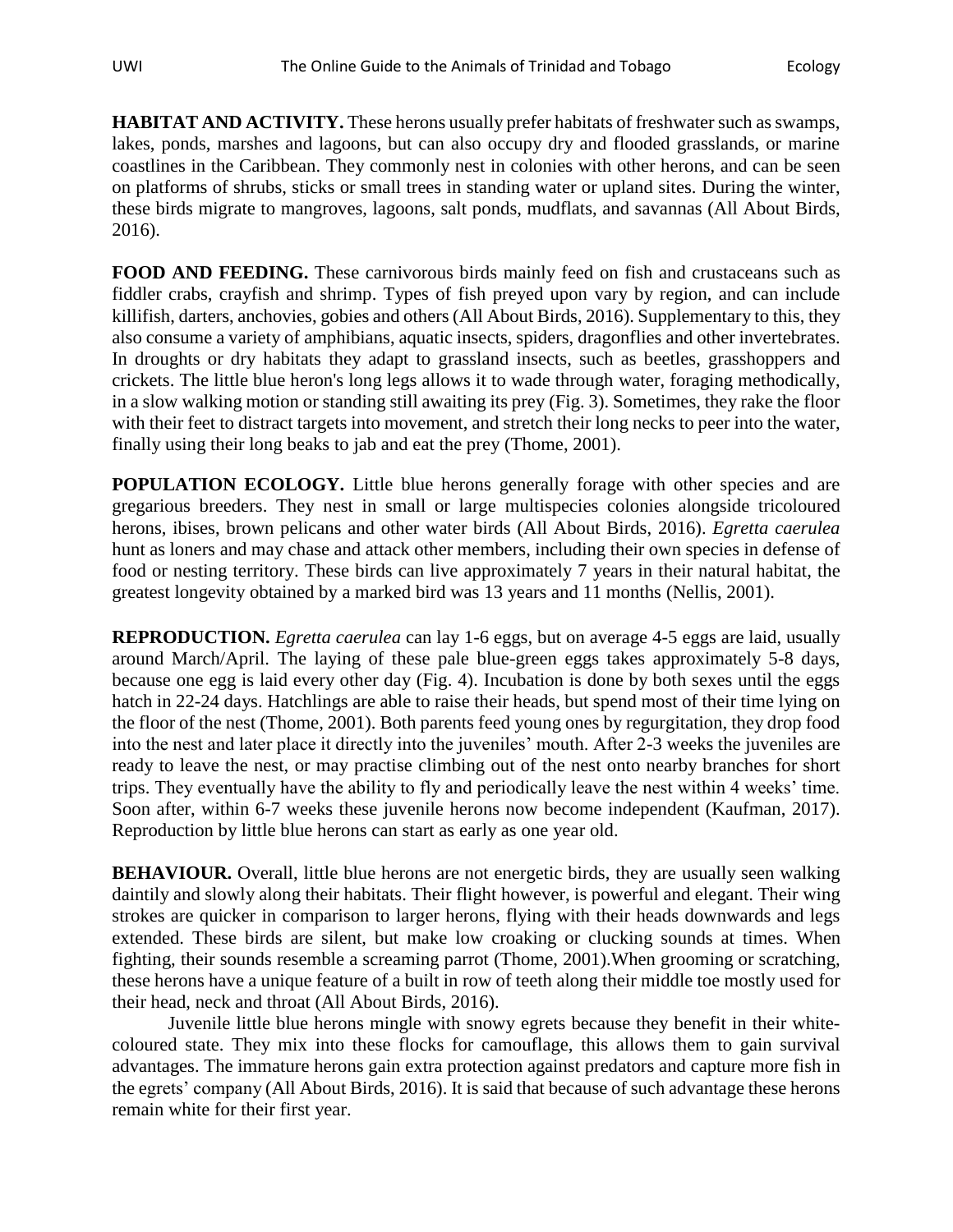Before mating the males court the females. Males stretch their necks upwards, point their bills up and then assume a crouched posture. Displays such as neck swaying, vocalizing and bill snapping are included. Once females are impressed, they would approach the male and signs of affection would be shown. These include plumage nibbling and neck intertwining. The male then presents the female with sticks he has gathered while raising his plumes and nibbling at her feathers. Because copulation occurs on the nest platform or around it, the females finishes the nest started by the male (Johnsgard, 2009). The sticks presented to her are placed into a nest structure and the male passes them in an elaborate ceremony (Fig. 5).

**APPLIED ECOLOGY.** Native to multiple countries and very large population size justifies why the species is listed as Least Concern (IUCN, 2017). This means that there is little or no reason to believe that the species is currently threatened or undergoing major threats.

## **REFERENCES**

All About Birds Web. (2016). Little Blue Heron. [https://www.allaboutbirds.org/guide/Little\\_Blue\\_Heron/lifehistory](https://www.allaboutbirds.org/guide/Little_Blue_Heron/lifehistory) IUCN. (2017). *Egretta caerulea* (Little Blue Heron). The IUCN Red List of Threatened Species <http://www.iucnredlist.org/details/full/22696944/0>

Johnsgard, P. A. (2009). Birds of the Great Plains: Family Ardeidae (Herons and Bitterns). Revised edition 2009 Paper 12.<http://digitalcommons.unl.edu/bioscibirdsgreatplains/12>

Kaufman K. (2017). Little Blue Heron. Audubon.org.<http://www.audubon.org/field-guide/bird/little-blue-heron>

Nellis, D.W. (2001). Common Coastal Birds of Florida and the Caribbean. Sarasota, Florida: Pineapple Press, Inc. Thome. K. (2001). *Egretta caerulea* Little Blue Heron. Animal Diversity Web.

[http://animaldiversity.org/accounts/Egretta\\_caerulea/](http://animaldiversity.org/accounts/Egretta_caerulea/)

Wikipedia. (2017). Little blue heron. [https://en.wikipedia.org/wiki/Little\\_blue\\_heron](https://en.wikipedia.org/wiki/Little_blue_heron)

Author: Shenica Springer Posted online: 2017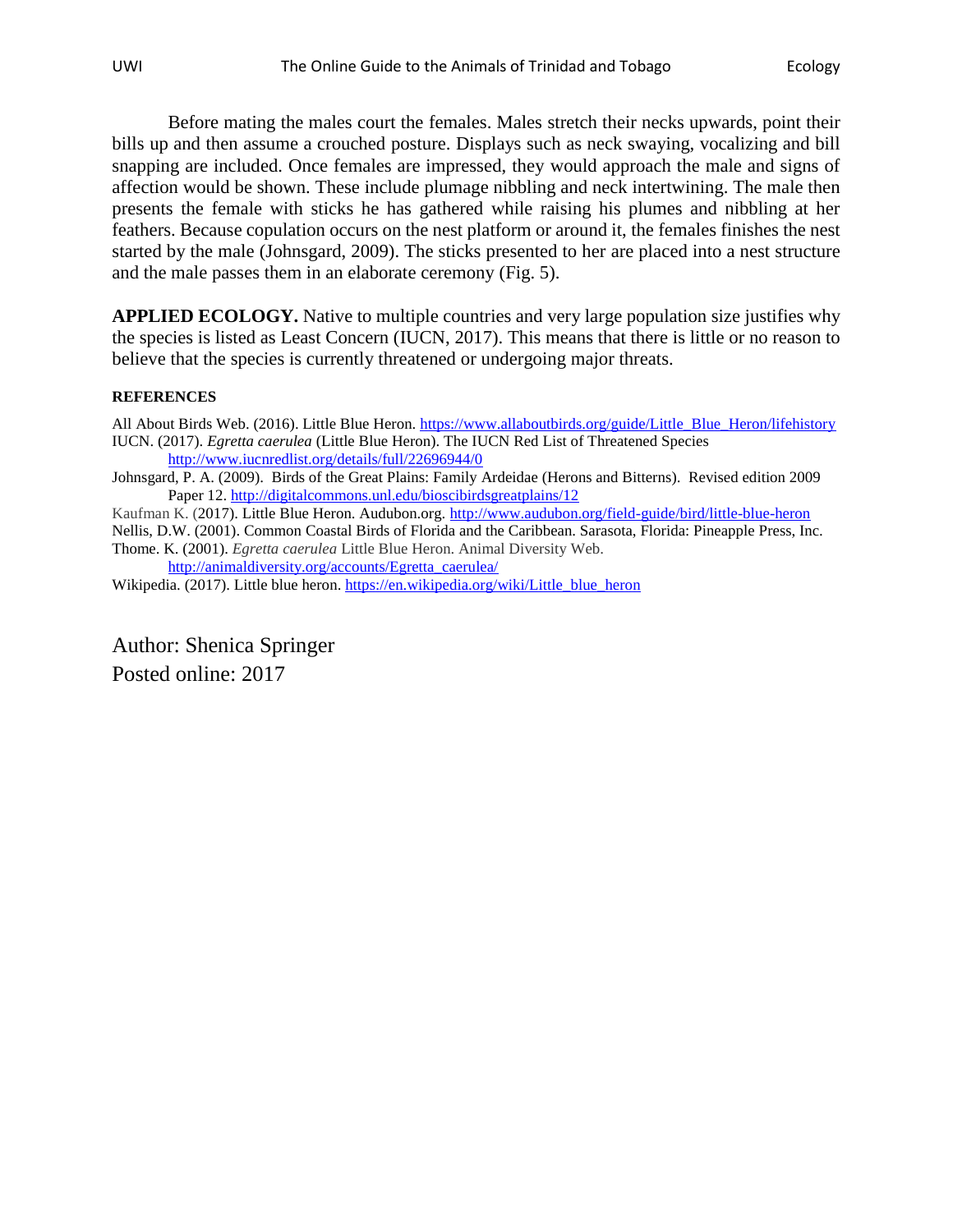

**Fig. 2.** Little blue heron geographic distribution. [\[https://dcbirds.si.edu/bird/little-blue-heron](https://dcbirds.si.edu/bird/little-blue-heron) downloaded 24 February 2017]



**Fig. 3.** Juvenile little blue heron foraging. [\[http://www.auduboncanyonranch.org/node/1977](http://www.auduboncanyonranch.org/node/1977) downloaded 25 February 2017]